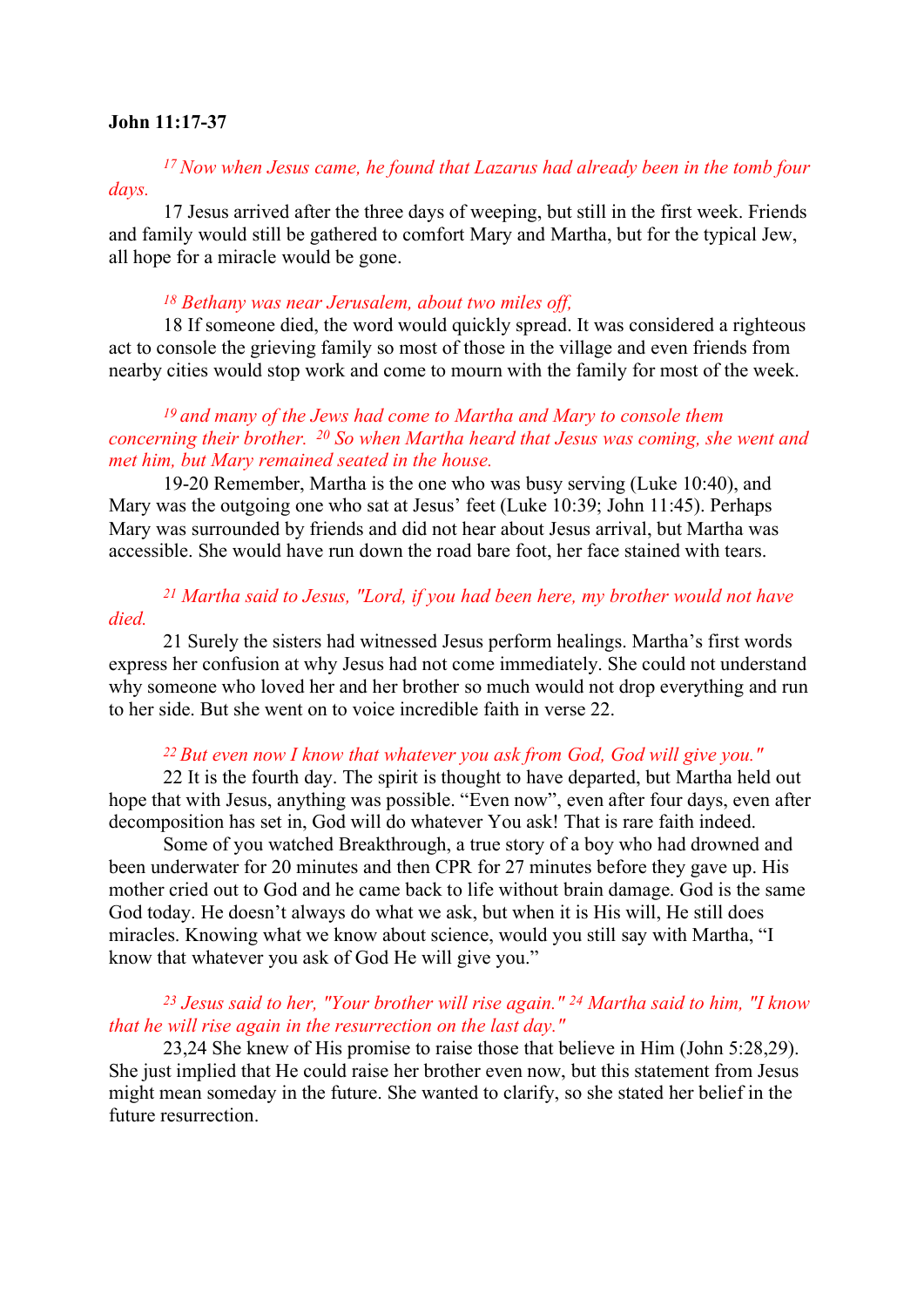## $25$  Jesus said to her, "I am the resurrection and the life. Whoever believes in me, though he die, yet shall he live, <sup>26</sup> and everyone who lives and believes in me shall never die. Do you believe this?"

25 Jesus' response is one of the most profound statements ever uttered. It was another of His "I am" declarations. "I am the resurrection and the life." Most of the "I am" declarations had to do with Him being the life giver, (Bread of Life 6:35; Light of the World 8:12; The Gate 10:7; the Good Shepherd 10:11; The True Vine 15:1) but in this one, Jesus declares that He is the Life that He gives (John 10:28). He gives Himself. Jesus' response to Martha's faith was to reveal more of Himself to her. That was one reason He delayed coming.

25b,26a First, Jesus affirmed her declaration of a coming resurrection but added why it was true. Faith in Jesus is the prerequisite for resurrection of the redeemed. It is what guarantees your body will live again with Him (John 6:40), because He is life, and He gives us Himself. That life is not quenched by physical death. Then He addressed the present reality: faith in Jesus means you have life that cannot be taken from you, not physical life, but spiritual life. Lazarus was still alive spiritually. He had life from the time he first believed in Jesus, and he is still experiencing that life. If you believe in Jesus, you have life that is everlasting, because Jesus is everlasting life within you.

26b The big question! Do you believe that people will receive their body back from the dead because they believe in Jesus? Do you believe that faith in Jesus means you have life that no one can take from you, life everlasting, now and forever? The implication was that all of that applied to Lazarus. Jesus was consoling her with a dose of reality. When we are grieving over some loss or great pain in life, we often need to ask ourselves what we believe.

### <sup>27</sup> She said to him, "Yes, Lord; I believe that you are the Christ, the Son of God, who is coming into the world."

27 Martha believed that Jesus was the promised Messiah. She believed He is the Son of God, but that is not exactly what Jesus was asking. He was asking if she believed Lazarus' relationship with Jesus meant that he would one day see his body raised and was even now in possession of life.

 $28$  When she had said this, she went and called her sister Mary, saying in private, "The Teacher is here and is calling for you."  $29$  And when she heard it, she rose quickly and went to him. 30 Now Jesus had not yet come into the village, but was still in the place where Martha had met him. <sup>31</sup> When the Jews who were with her in the house, consoling her, saw Mary rise quickly and go out, they followed her, supposing that she was going to the tomb to weep there. <sup>32</sup> Now when Mary came to where Jesus was and saw him, she fell at his feet, saying to him, "Lord, if you had been here, my brother would not have died."

28-32 This is the exact same thing that Martha had said only Martha followed it with a statement of faith. Mary did not. It makes me wonder how many times they had voiced that complaint to each other. "Where was He? Why did not He come? Surely He could have healed him?"

What things we say when we feel God has not heard us! I am amazed at some of the things that come from the lips of us Christians. "Where is God? I have suffered long enough! Why does not God do something?" It is as if He had not done the greatest work of all for us already! We talk as if we had never been recipients of grace. What do you